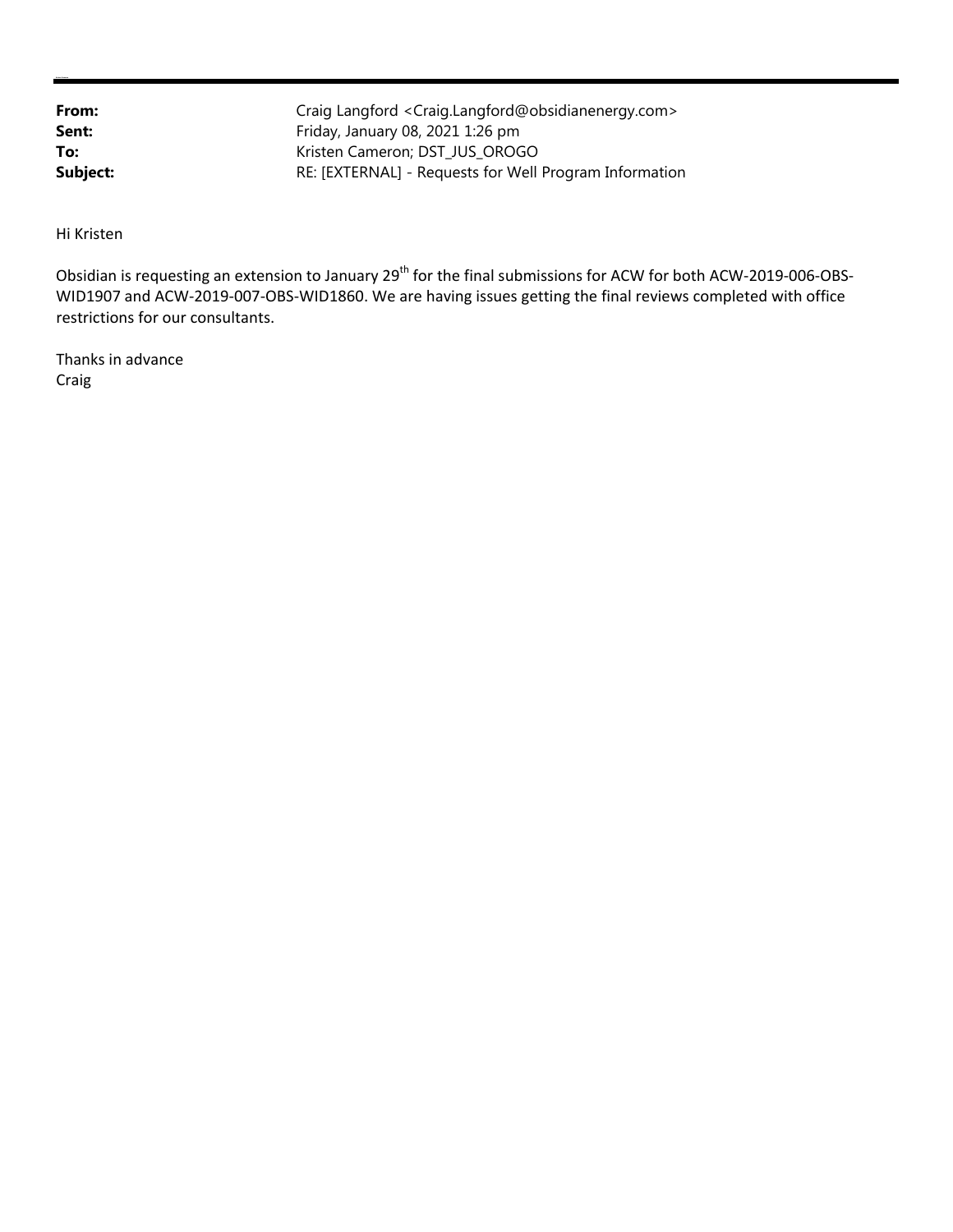#### IMPORTANT NOTICE:

 This transmission contains confidential information intended for a specific individual and purpose. The information is private, and is protected by law. If you are NOT the intended recipient or the authorized agent thereof, you are hereby notified that any disclosure, copying, distribution, or taking of any action in reference to the information in this email is strictly prohibited. If you have received this email in error, please notify me immediately by return email and delete all copies of the original message. Thank you. Le présent message est destiné uniquement à l'usage de la personne ou de l'entité à laquelle il est adressé et peut contenir des renseignements privilégiés, confidentiels ou soustraits à la divulgation en vertu des lois applicables. Si vous n'êtes pas le destinataire prévu du présent message, ni l'employé ou le mandataire chargé de sa transmission au destinataire prévu, vous êtes avisé que toute diffusion, distribution ou copie de la présente transmission est strictement interdite. Si vous avez reçu le présent message par erreur, veuillez le supprimer immédiatement et nous en aviser par téléphone. Merci!

**From:** Craig Langford [mailto:Craig.Langford@obsidianenergy.com] **Sent:** Friday, December 11, 2020 16:59 **To:** DST\_JUS\_OROGO **Cc:** Peter Lennie-Misgeld; Brian Heppelle; Mike Martin; Regulatory **Subject:** Re: [EXTERNAL] - Requests for Well Program Information

Good afternoon

As discussed in our phone call earlier this week, Obsidian will submit our complete ACW for both well before January 8th, 2021.

Have a good weekend Thanks

Craig Langford

**From:** Mike Martin <Mike\_Martin@gov.nt.ca> **Sent:** Friday, December 4, 2020 12:56 PM **To:** Craig Langford **Cc:** Peter Lennie‐Misgeld; Brian Heppelle **Subject:** RE: [EXTERNAL] ‐ Requests for Well Program Information

Good afternoon Craig,

OROGO would like to take you up on your offer to have a call.

It should provide the opportunity to discuss your indentions for these wells, as well as what our regulatory expectations are.

Keep in mind, these well approvals are currently in the application process so OROGO will not be able to provide specific approvals/ decisions during the meeting but, I think we can have a meaningful conversation to develop a path forward.

Would you and Shaun be available to have a call with Peter Lennie‐Misgeld (Senior Advisor, Policy and Legislation), Brian Heppelle (Senior Technical Advisor) and myself on the afternoon of December 7, 2020 or on December 8, 2020?

If so, please advise of the best available times, Shaun's email and we will set up a meeting.

Mársı | Kinanāskomitin | Thank you | Merci | Hąį' | Quana | Qujannamiik | Quyanainni | Máhsı | Máhsı | Mahsı̀

Mr. Michael Martin

Chief Safety Officer | Délégué à la sécurité

Senior Advisor, Technical (Operations) | Conseiller technique principal (exploitation)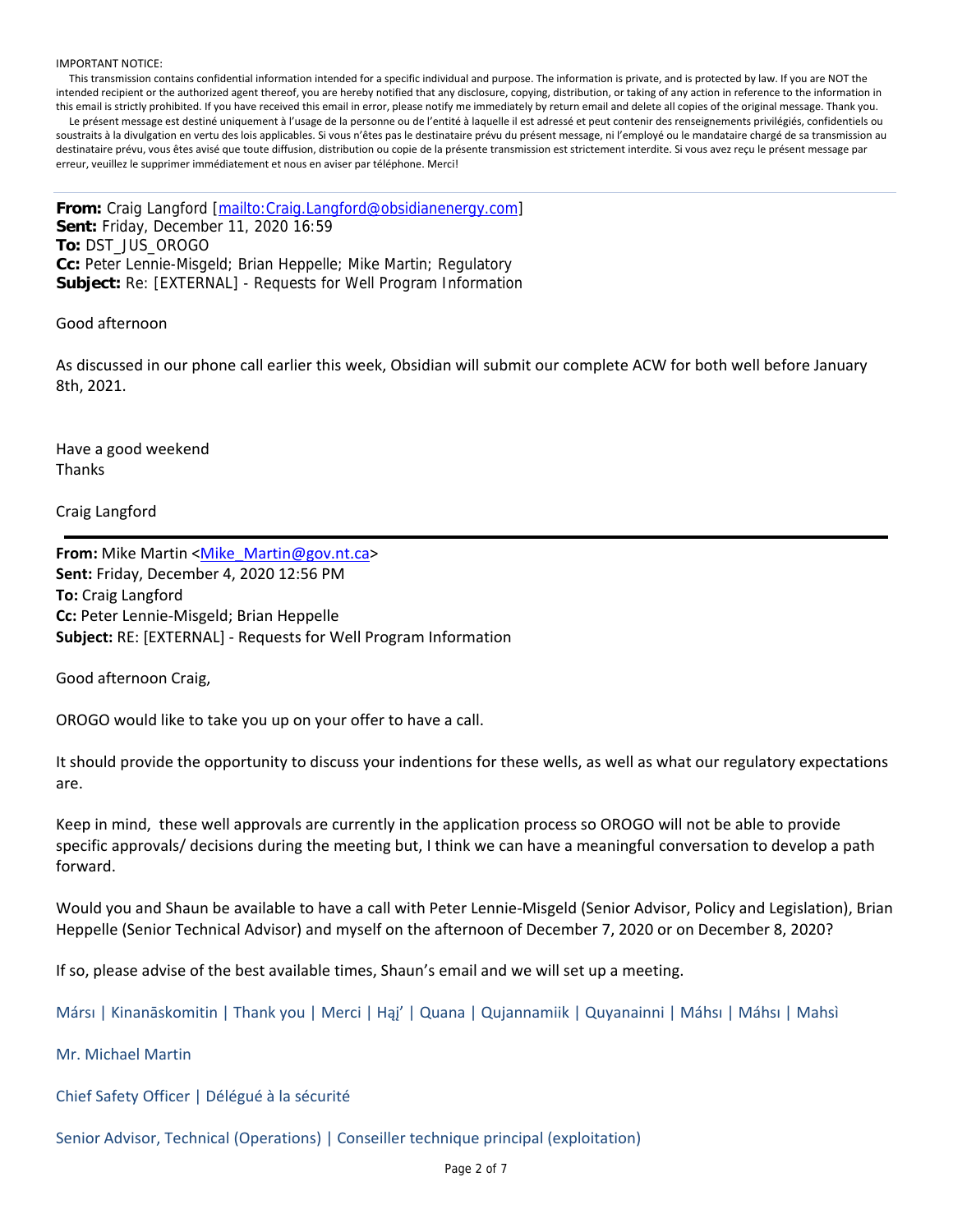Office of the Regulator of Oil and Gas Operations | Bureau de l'organisme de réglementation des opérations pétrolières et gazières Government of the Northwest Territories | Gouvernement des Territoires du Nord‐Ouest

PO Box 1320 Yellowknife NT X1A 2L9

Tel | Tél: 867‐767‐9097 xtn 78006 Fax | Téléc: 867‐920‐0798 Web | Site Web: www.orogo.gov.nt.ca NWT‐NU Spill Line: 867‐920‐8130 OROGO Incident Reporting Line | Pour signaler un incident: 867‐445‐8551

# IMPORTANT NOTICE:

This transmission contains confidential information intended for a specific individual and purpose. The information is private, and is protected by law. If you are NOT the intended recipient or the authorized agent thereof, you are hereby notified that any disclosure, copying, distribution, or taking of any action in reference to the information in this email is strictly prohibited. If you have received this email in error, please notify me immediately by return email and delete all copies of the original message. Thank you.

Le présent message est destiné uniquement à l'usage de la personne ou de l'entité à laquelle il est adressé et peut contenir des renseignements privilégiés, confidentiels ou soustraits à la divulgation en vertu des lois applicables. Si vous n'êtes pas le destinataire prévu du présent message, ni l'employé ou le mandataire chargé de sa transmission au destinataire prévu, vous êtes avisé que toute diffusion, distribution ou copie de la présente transmission est strictement interdite. Si vous avez reçu le présent message par erreur, veuillez le supprimer immédiatement et nous en aviser par téléphone. Merci!

**From:** Pauline DeJong <Pauline\_DeJong@gov.nt.ca> **Sent:** December 3, 2020 4:16 PM **To:** Craig Langford <Craig.Langford@obsidianenergy.com> **Cc:** DST\_JUS\_OROGO <OROGO@gov.nt.ca> **Subject:** RE: [EXTERNAL] ‐ Requests for Well Program Information

Hello Craig –

OROGO is proceeding with both ACW applications from Obsidian (for the C31‐A and K‐32 wells), based on your email of October 9 (below) indicating that the additional information submitted for the OA application was also meant to be submitted for the ACW applications.

On November 24, OROGO issued information requests for both applications.

Obsidian has not yet responded to the information request for the C‐31A well (the deadline for response was December 1).

Obsidian did respond to the information request for the K‐32 well on December 1, but indicated that additional information would be provided today, December 3. Once we receive the additional information for the K‐32 ACW from Obsidian, we will continue our review.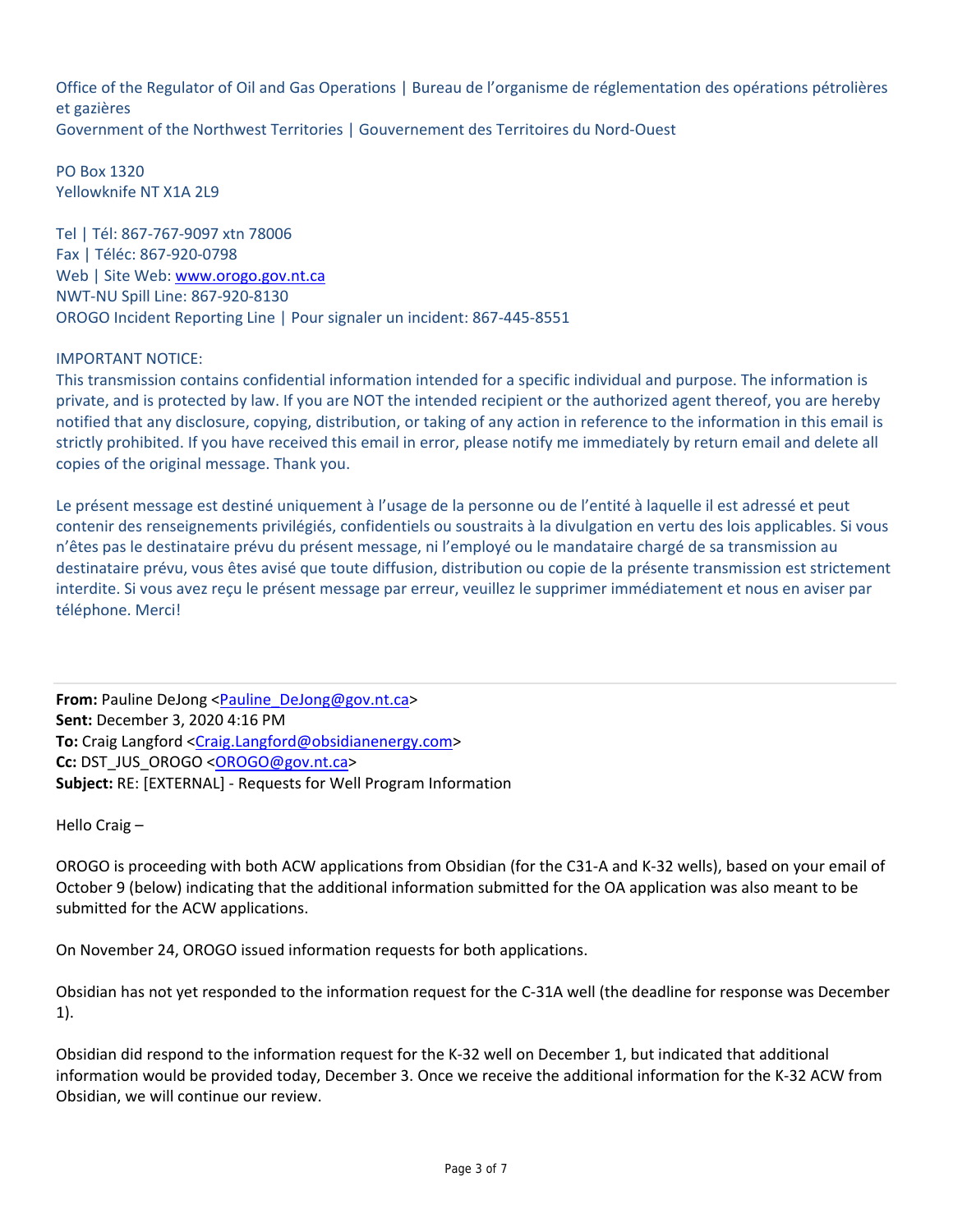Please let us know when Obsidian plans to start operations on the K‐32 well so we can keep that in mind when reviewing Obsidian's response to the information request.

Thanks, Pauline

**From:** Craig Langford <Craig.Langford@obsidianenergy.com> **Sent:** December 3, 2020 3:44 PM **To:** DST\_JUS\_OROGO <OROGO@gov.nt.ca> **Cc:** Pauline DeJong <Pauline\_DeJong@gov.nt.ca> **Subject:** RE: [EXTERNAL] ‐ Requests for Well Program Information

# Good Afternoon

Obsidian is inquiring about the response submitted below regarding K32 and if OROGO is in agreement or has concerns? If agreed, Obsidian would like to submit the ACW and request a prompt response if possible to allow the option of completing the work on K32 prior to the end of December 2020.

If agreed, we can have the ACW submitted tomorrow for approval or if there is some discussion required, please contact Shaun Nolan at (403) 801‐1894.

Thanks in advance

Craig

**From:** Pauline DeJong <Pauline\_DeJong@gov.nt.ca> **Sent:** Tuesday, October 13, 2020 9:30 AM To: Craig Langford <Craig.Langford@obsidianenergy.com> **Cc:** Craig Dansereau <Craig.Dansereau@obsidianenergy.com>; Steve Sterling <Steve.Sterling@obsidianenergy.com>; Regulatory <Regulatory@obsidianenergy.com>; DST\_JUS\_OROGO <OROGO@gov.nt.ca> **Subject:** RE: [EXTERNAL] ‐ Requests for Well Program Information

Hello Craig –

Thank you for this confirmation.

For OROGO use, it is filed here: http://diims.pws.gov.nt.ca/gnwt/llisapi.dll/link/127426216

Thanks Pauline

**From:** Craig Langford [mailto:Craig.Langford@obsidianenergy.com] **Sent:** October 9, 2020 8:47 PM **To:** DST\_JUS\_OROGO **Cc:** Craig Dansereau; Donna Schear; Peter Lennie-Misgeld; Steve Sterling; Regulatory **Subject:** RE: [EXTERNAL] - Requests for Well Program Information

**EXTERNAL:** This email originated from outside of the organization. Do not click links or open attachments unless you recognize the sender's name and email address and know the content is safe. Good Afternoon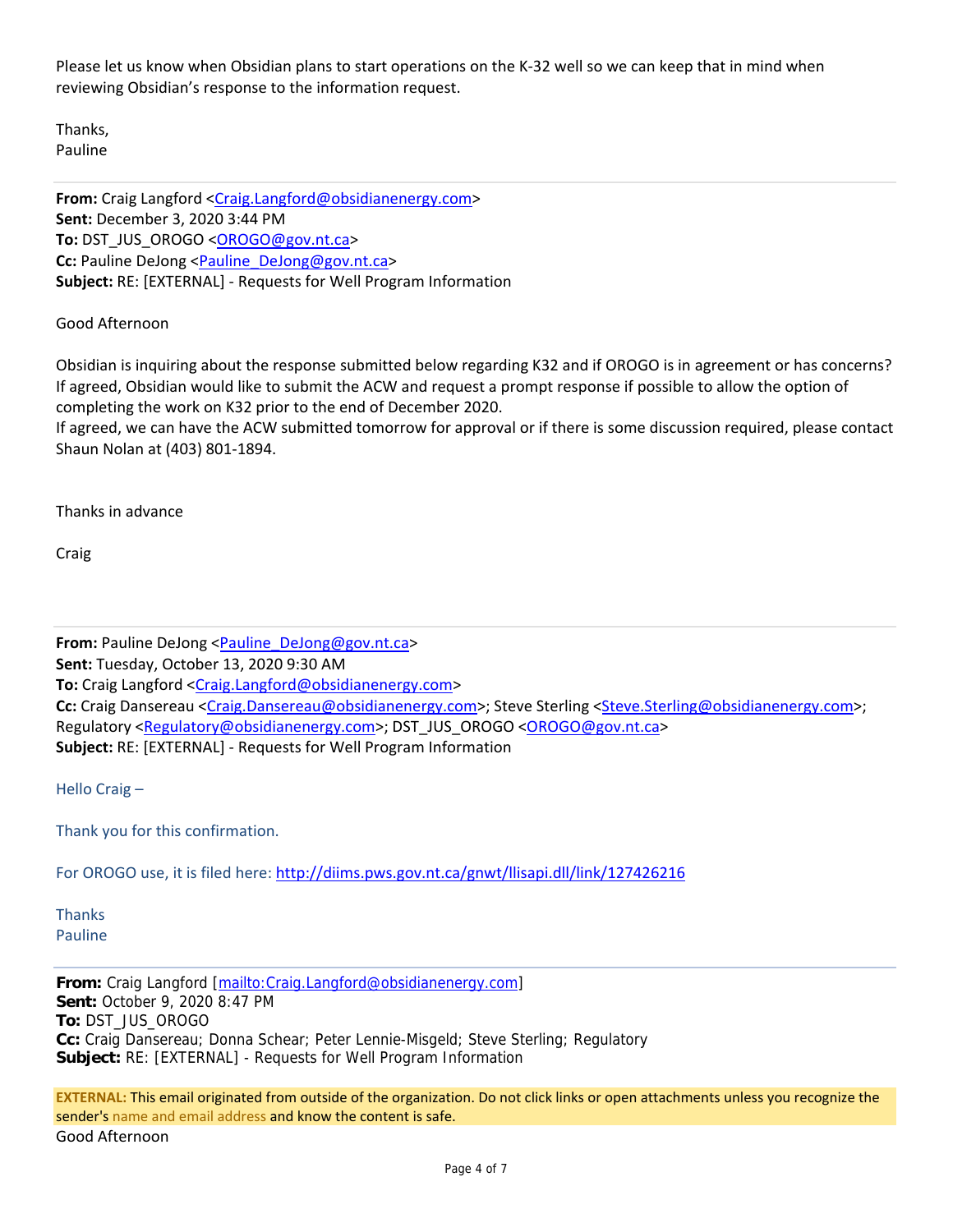Please accept the response below to the well program request dated September 22<sup>nd</sup>,2020 from OROGO regarding both the Obsidian K32 and C31 wells.

Obsidian confirms that the well program applications previously submitted in September of 2019 were intended as part of Obsidians ACW application and not solely in support of the OA. At the time of submission, Obsidian anticipated our OA application to be approved based on the smaller scope of our program with some practical application to allow Obsidian to obtain the ACW and move forward with the actual work required.

Obsidian was informed that a ACW can't be approved until the Operating Authorization is obtained and therefor did not move forward with any additional submissions for the ACW. Obsidian intends to submit the additional information required for the ACW once the OA is approved.

Regards

Craig Langford Environmental Coordinator **c** 403.597.0428 **Obsidian Energy Ltd.** 200 ‐ 207 9 Ave SW. Calgary, Alberta, Canada. T2P 1K3



**From:** Donna Schear <Donna\_Schear@gov.nt.ca> **Sent:** Monday, September 21, 2020 10:59 AM **To:** Craig Langford <Craig.Langford@obsidianenergy.com> **Cc:** Craig Dansereau <Craig.Dansereau@obsidianenergy.com>; DST\_JUS\_OROGO <OROGO@gov.nt.ca> **Subject:** [EXTERNAL] ‐ Requests for Well Program Information

### **Good afternoon,**

Please find attached correspondence from Peter Lennie-Misgeld, Chief Conservation Officer, Office of the Regulator **of Oil and Gas Operations, mahsi.**

Mársı | Kinanāskomitin | Thank you | Merci | Hąį' | Quana | Qujannamiik | Quyanainni | Máhsı | Máhsı | Mahsı̀

Kind regards,

**Ms. | Mme Donna Schear** Office Administrator | Administratrice de bureau Office of the Regulator of Oil and Gas Operations | Bureau de l'organisme de réglementation des opérations pétrolières et gazières Government of the Northwest Territories | Gouvernement des Territoires du Nord-Ouest PO Box 1320 | C. P. 1320 Yellowknife NT X1A 2L9

Tel. | Tél. : 867-767-9097, Ext. | poste 78001 Fax | Téléc. : 867-920-0798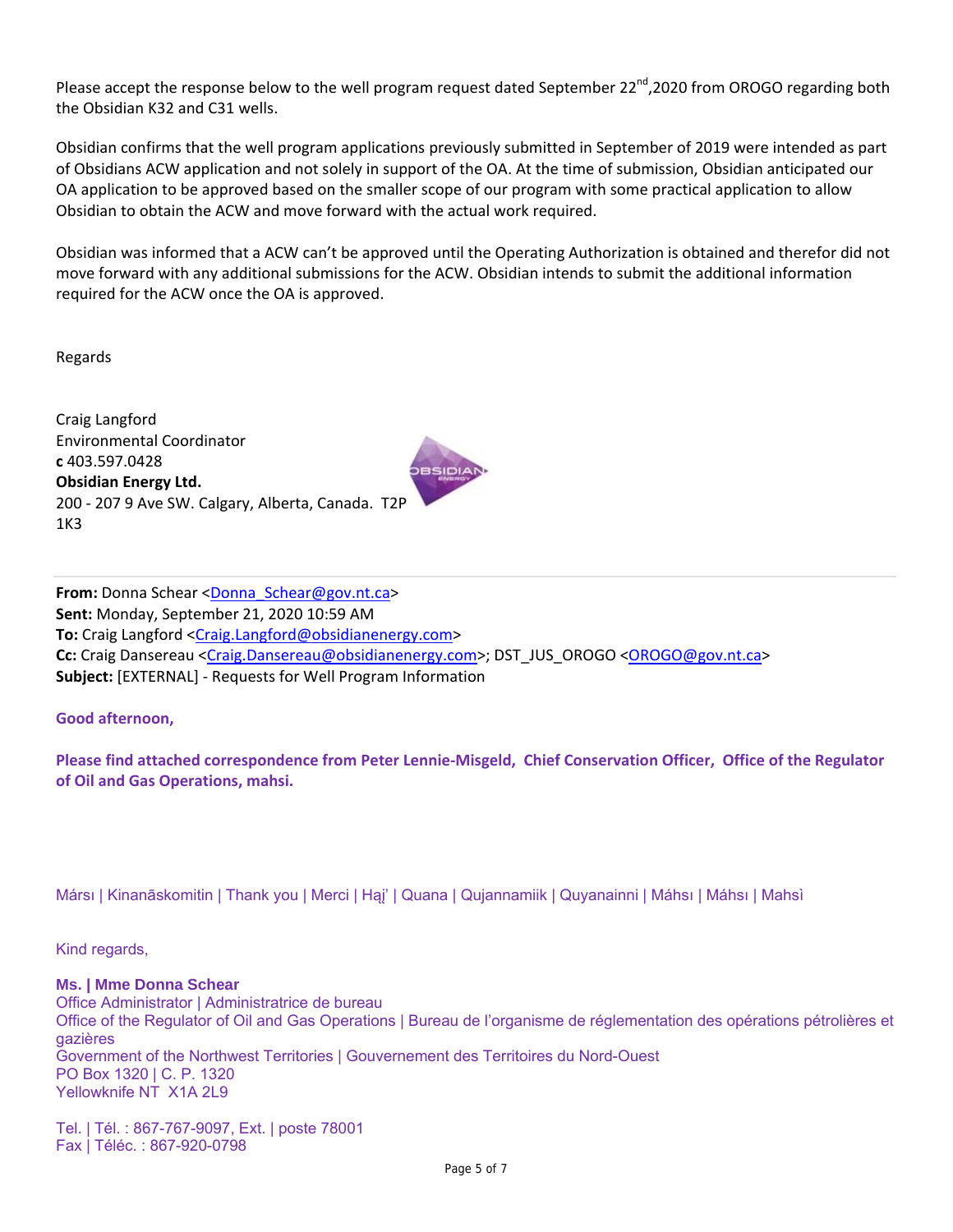Website | Site Web : https://smex12-5-en-

ctp.trendmicro.com:443/wis/clicktime/v1/query?url=www.orogo.nt.ca&umid=03896417-678a-4f88-b872- 0f37ae228e0f&auth=dd9bdcb0088eb594002e44c504f7dbf268a16782-3d4e8c3ba49cf16b672080f5be41058e23560708 NWT-NU Spill Line | Ligne téléphonique SOS Déversement TNO-Nunavut : 867-920-8130 OROGO Incident Reporting Line | Ligne de signalement des incidents du BOROPG : 867-445-8551

#### IMPORTANT NOTICE:

This transmission contains confidential information intended for a specific individual and purpose. The information is private, and is protected by law. If you are NOT the intended recipient or the authorized agent thereof, you are hereby notified that any disclosure, copying, distribution, or taking of any action in reference to the information in this email is strictly prohibited. If you have received this email in error, please notify me immediately by return email and delete all copies of the original message. Thank you.

Le présent message est destiné uniquement à l'usage de la personne ou de l'entité à laquelle il est adressé et peut contenir des renseignements privilégiés, confidentiels ou soustraits à la divulgation en vertu des lois applicables. Si vous n'êtes pas le destinataire prévu du présent message, ni l'employé ou le mandataire chargé de sa transmission au destinataire prévu, vous êtes avisé que toute diffusion, distribution ou copie de la présente transmission est strictement interdite. Si vous

avez reçu le présent message par erreur, veuillez le supprimer immédiatement et nous en aviser par téléphone. Merci!

#### **CAUTION: This email originated outside of Obsidian Energy.** \*\*\*Do not click links or open attachments unless you recognize the sender and know the content is safe.\*\*\*

Email communications may be vulnerable to interception by unauthorized parties. Please notify the sender immediately if you do not wish to communicate by e-mail. This email and any attached files may contain confidential and/or privileged material and is intended solely for the use of the person or entity to which it is addressed. Any review, retransmission, dissemination or other use of or taking of any action in reliance upon this information by persons or entities other than the intended recipient is prohibited. If you received this in error, please contact the sender immediately and delete it and all attachments from your computer.

Email communications may be vulnerable to interception by unauthorized parties. Please notify the sender immediately if you do not wish to communicate by e-mail. This email and any attached files may contain confidential and/or privileged material and is intended solely for the use of the person or entity to which it is addressed. Any review, retransmission, dissemination or other use of or taking of any action in reliance upon this information by persons or entities other than the intended recipient is prohibited. If you received this in error, please contact the sender immediately and delete it and all attachments from your computer.

Email communications may be vulnerable to interception by unauthorized parties. Please notify the sender immediately if you do not wish to communicate by e-mail. This email and any attached files may contain confidential and/or privileged material and is intended solely for the use of the person or entity to which it is addressed. Any review, retransmission, dissemination or other use of or taking of any action in reliance upon this information by persons or entities other than the intended recipient is prohibited. If you received this in error, please contact the sender immediately and delete it and all attachments from your computer.

Email communications may be vulnerable to interception by unauthorized parties. Please notify the sender immediately if you do not wish to communicate by e-mail. This email and any attached files may contain confidential and/or privileged material and is intended solely for the use of the person or entity to which it is addressed. Any review, retransmission, dissemination or other use of or taking of any action in reliance upon this